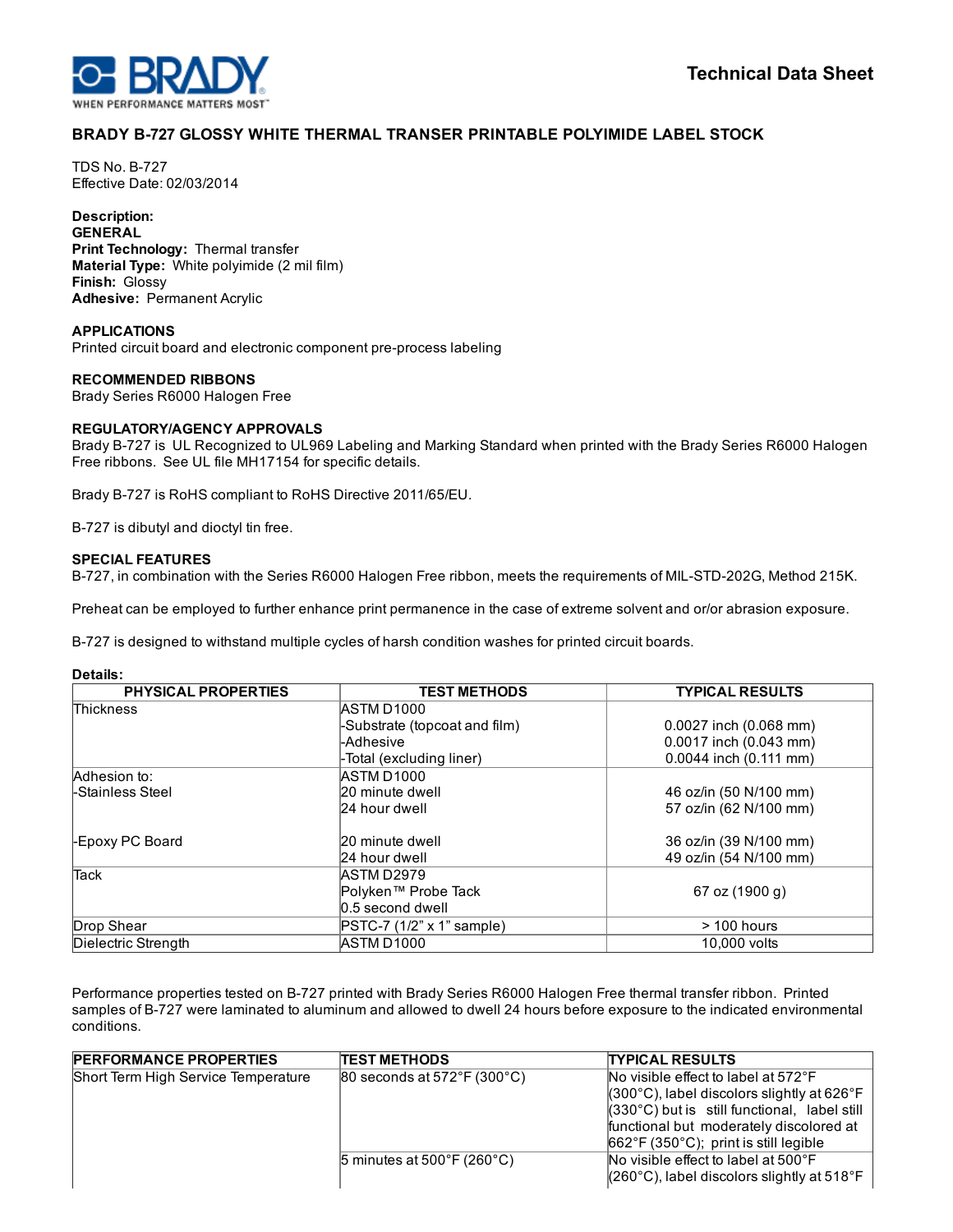|                                                         |                                                                                                                                                                                                                                 | (270°C), at 572°F (300°C) label<br>moderately discolors and adhesive<br>discolors at label edge. Label remains<br>functional. Print is legible                                                                                          |
|---------------------------------------------------------|---------------------------------------------------------------------------------------------------------------------------------------------------------------------------------------------------------------------------------|-----------------------------------------------------------------------------------------------------------------------------------------------------------------------------------------------------------------------------------------|
|                                                         | 2 hours at $338^{\circ}F(170^{\circ}C)$                                                                                                                                                                                         | No visible effect to label at 338°F<br>(170°C), label discolors slightly at 374°F<br>$(190^{\circ}C)$ , moderately at 428 $^{\circ}$ F $(220^{\circ}C)$<br>and severely at 500°F (260°C). Label<br>remains functional. Print is legible |
| Long Term High Service Temperature                      | 1000 hours at 212°F (100°C)                                                                                                                                                                                                     | No visible effect to label at 212°F<br>$(100^{\circ}$ C), label discolors slightly at 248 $^{\circ}$ F<br>$(120^{\circ}$ C), moderately at 293°F (145°C).<br>Label remains functional. Print is legible                                 |
| Low Service Temperature                                 | 1000 hours at -94°F (-70°C)                                                                                                                                                                                                     | No visible effect                                                                                                                                                                                                                       |
| Humidity Resistance                                     | 1000 hours at 95°C (37°C)/95%RH                                                                                                                                                                                                 | No visible effect                                                                                                                                                                                                                       |
| UV Light Resistance                                     | ASTM G155, cycle 1, Dry<br>1000 hours in Q-Sun Xenon Test<br>Chamber                                                                                                                                                            | Topcoat turns yellow, label remains<br>functional                                                                                                                                                                                       |
| Weatherability*                                         | ASTM G155, Cycle 1<br>1000 hours in Xenon arc Weather-<br><b>Ometer®</b>                                                                                                                                                        | Slight discoloration                                                                                                                                                                                                                    |
| Salt Fog Resistance                                     | ASTM B117<br>1000 hours in 5% salt fog solution<br>chamber                                                                                                                                                                      | No visible effect                                                                                                                                                                                                                       |
| <b>Abrasion Resistance</b>                              | Taber Abraser, CS-10 grinding wheels,<br>500 g/arm (Fed. Std. 191A, Method 5306)                                                                                                                                                | Print legible after 100 cycles                                                                                                                                                                                                          |
| Chemical Vapor Phase Resistance                         | Labels adhered to epoxy PC board and<br>exposed to the vapor of the boiling<br>chemical for 10 minutes and then rubbed<br>with a cotton swab saturated with the<br>chemical for 10 rubs<br>Test samples were baked 4 minutes at |                                                                                                                                                                                                                                         |
|                                                         | 160°C prior to testing                                                                                                                                                                                                          |                                                                                                                                                                                                                                         |
|                                                         | lonox® 3955<br>Micronox <sup>®</sup> MX2501                                                                                                                                                                                     | Severe print removal<br>Complete print removal                                                                                                                                                                                          |
| $\rightarrow$ $\rightarrow$ $\rightarrow$ $\rightarrow$ |                                                                                                                                                                                                                                 |                                                                                                                                                                                                                                         |

\*B-727 is not recommended for outdoor use.

| <b>PERFORMANCE PROPERTY</b> | <b>CHEMICAL RESISTANCE</b> |
|-----------------------------|----------------------------|

٦

Samples printed with Series R6000 Halogen Free thermal transfer ribbon. Samples laminated to epoxy PC board. Test samples were exposed to the indicated environments. Test samples were baked 4 minutes at 160°C before testing. All test samples were immersed in the test fluids for 10 minutes. Samples were rubbed 10 times with a cotton swab saturated with the test fluid.

| <b>CHEMICAL REAGENT</b>                                                       | <b>SUBJECTIVE OBSERVATION OF VISUAL CHANGE</b> |                    |                           |
|-------------------------------------------------------------------------------|------------------------------------------------|--------------------|---------------------------|
|                                                                               | <b>EFFECT TO LABEL</b>                         |                    | <b>R6000 HALOGEN FREE</b> |
|                                                                               |                                                | <b>WITHOUT RUB</b> | WITH RUB                  |
| Kyzen Corp. 15% Aquanox®<br>$\mu$ 4625 at 140°F (60°C)                        | No visible effect                              |                    | 4                         |
| Kyzen Corp. 17% Aquanox®<br>$\mu$ 4520 at 140°F (60°C)                        | No visible effect                              |                    | 3                         |
| Kyzen Corp. 10% Aquanox®<br>A4638 at 150°F (65°C)                             | No visible effect                              |                    |                           |
| Kyzen Corp. 20% Aquanox®<br>$\mu$ 4703 at 145°F (63°C)                        | No visible effect                              |                    |                           |
| Zestron, 15% Atron <sup>®</sup> AC205 at<br>$150^{\circ}$ F (65 $^{\circ}$ C) | No visible effect                              |                    | 5                         |
| lZestron, 15% Atron® AC207 at l<br> 150°F (65°C)                              | No visible effect                              |                    | 5                         |
| Zestron, 15% Vigon® A201 at<br>150°F (65°C)                                   | No visible effect                              |                    | 5                         |
| Zestron, 15% Vigon® N600 at<br> 150°F (65°C)                                  | No visible effect                              |                    | 5                         |
| llsopropyl Alcohol 99% at 180°F                                               | No visible effect                              |                    | 2                         |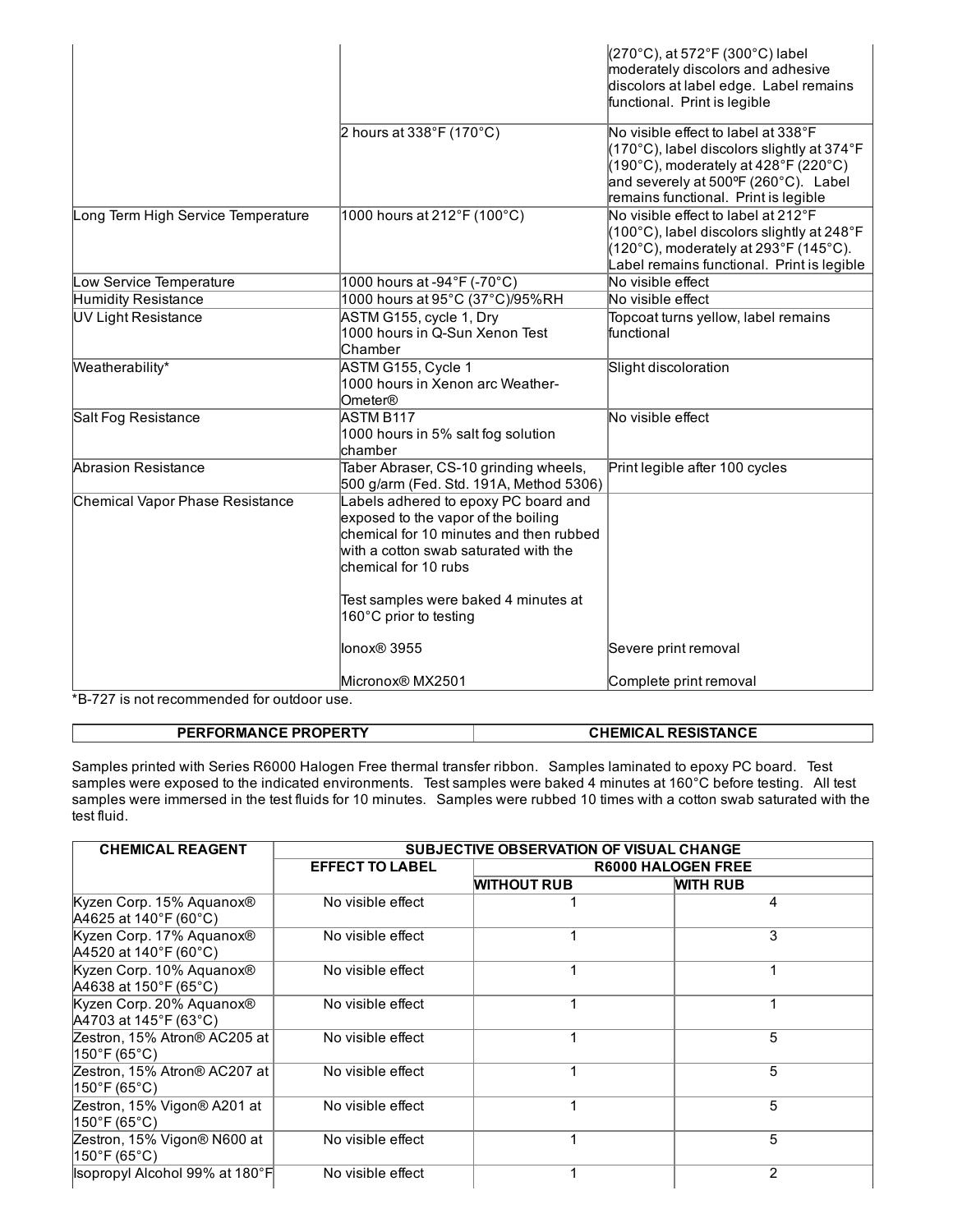| Deionized water at 212°F<br>$(100^{\circ}C)$                                                                                                                     | No visible effect |  |
|------------------------------------------------------------------------------------------------------------------------------------------------------------------|-------------------|--|
| Rating Scale:<br>1=no visible effect<br>2=slight smear or print removal, detectable but minimal smear<br>3=moderate smear or print removal (print still legible) |                   |  |
| 4=severe smear or print removal (print illegible or just barely legible)<br>5=complete print removal                                                             |                   |  |

| <b>Solvent Resistance</b>                                                                                                   | MIL-STD-202G, Method 215K |
|-----------------------------------------------------------------------------------------------------------------------------|---------------------------|
|                                                                                                                             |                           |
| Test samples were printed with Series R6000 Halogen Free thermal transfer ribbon. Labels were printed with alphaumerics     |                           |
| and barcodos. Tost samples were subjected to 3 evelop of 3 minute immersions immediately followed by a toothbrush rub after |                           |

and barcodes. Test samples were subjected to 3 cycles of 3 minute immersions immediately followed by a toothbrush rub after each immersion.

| <b>TEST FLUID</b>                   | <b>RESULTS R6000 HALOGEN FREE</b> |
|-------------------------------------|-----------------------------------|
| Solvent A                           | Meets requirement                 |
| 1 part IPA, 3 parts mineral spirits |                                   |
| Solvent C                           | Meets requirement                 |
| Terpene Defluxer                    |                                   |
| Solvent D                           | Meets requirement                 |
| Saponifier @ 70°C                   |                                   |

Product testing, customer feedback and history of similar products, support a customer performance expectation of at least two years from the date of receipt for this product as long as this product is stored in its original packaging in an environment below 80°F (27°C) and 80% RH. We are confident that our product will perform well beyond this time frame however it remains the responsibility of the user to assess the risk of using such product. We encourage customers to develop functional testing protocols that will qualify a product's fitness for use in their actual application.

# Trademarks:

ANSI: American National Standards Institute (U.S.A.) ASTM: American Society for Testing and Materials (U.S.A.) All S.I. Units (metric) are mathematically derived from the U.S. Conventional Units Aquanox® is a registered trademark of the Kyzen Corporation Atron® is a registered trademark of the Zestron Corporation Ionox® is a registered trademark of the Kyzen Corporation Micronox® is a registered trademark of the Kyzen Corporation PSTC: Pressure Sensitive Tape Council (U.S.A.) Polyken™ is a trademark of Testing Machines Inc. UL: Underwriters Laboratories Inc. (U.S.A.) Vigon® is the registered trademark of Zestron Corporation Weather-Ometer® is a registered trademark of Atlas Material Testing Technology LLC

Note: All values shown are averages and should not be used for specification purposes. Test data and test results contained in this document are for general information only and shall not be relied upon by Brady customers for designs and specifications, or be relied on as meeting specified performance criteria. Customers desiring to develop specifications or performance criteria for specific product applications should contact Brady for further information.

Product compliance information is based upon information provided by suppliers of the raw materials used by Brady to manufacture this product or based on results of testing using recognized analytical methods performed by a third party, independent laboratory. As such, Brady makes no independent representations or warranties, express or implied, and assumes no liability in connection with the use of this information.

# WARRANTY

Brady products are sold with the understanding that the buyers will test them in actual use and determine for themselves their adaptability to their intended uses. Brady warrants to the buyers that its products are free from defects in material and workmanship, but limits its obligation under this warranty to replacement of the product shown to Brady's satisfaction to have been defective at the time Brady sold it. This warranty does not extend to any persons obtaining the product from the buyers. This warranty is in lieu of any other warranty, express or implied, including, but not limited to, any implied warranty of merchantability or fitness for a particular purpose, and of any other obligations or liability on Brady's part. Under no circumstances will Brady be liable for any loss, damage, expense, or consequential damages of any kind arising in connection